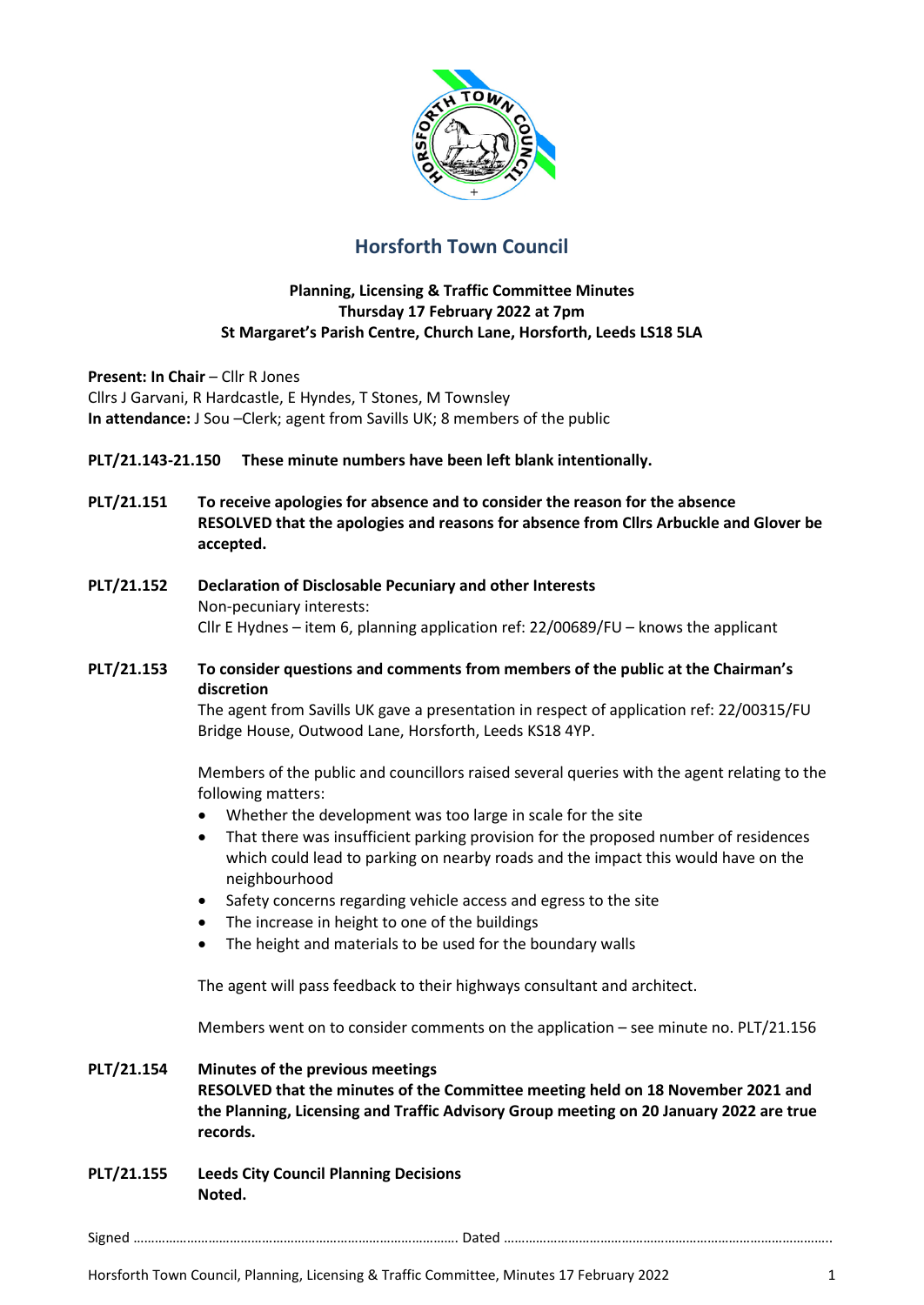#### **PLT/21.156 New Planning Applications RESOLVED: To comment on planning applications as per the attached list.**

## **PLT/21.157 Planning Appeals & Planning Appeal Decisions**

Since publication of the agenda, official notice had been received that the following application relating to the expansion of Leeds Bradford Airport had been called in by the Secretary of State:

| <b>Application</b><br>ref: | <b>Address/location</b>                                   | Call-in ref.           |
|----------------------------|-----------------------------------------------------------|------------------------|
| 20/02559/FU                | Leeds Bradford Airport Whitehouse<br>Lane Yeadon LS19 7TZ | APP/N4720/V/22/3291075 |

**RESOLVED: To delegate to the Clerk in consultation with the Chairman of the Planning, Licensing and Traffic Committee the decision whether to apply for Rule 6 status as an interested party and to apply for Rule 6 status if considered appropriate.** 

#### **PLT/21.158 Planning Enforcement**

To note key planning enforcement case updates (if any). **None received.** 

#### **PLT/21.159 Licensing Applications**

To consider applications received since last meeting. **None received.** 

#### **PLT/21.160 Traffic**

To consider and approve any action in relation to traffic issues:

- Complaints none received
- Traffic schemes no reports received
- Speed indicator device (SID) updates and data not available

## **PLT/21.161 Leeds Bradford Airport LBA**

To note updates (if any) and agree any necessary action in relation to:

**21.161.1.** Leeds Bradford Airport Consultative Committee (LBACC).

Noted: The following papers and information previously circulated to members:

- Report from M Hughes on LBACC meeting 8 December 2021, End of Runway representative
- Draft minutes of the LBACC meeting of 8 December 2021
- Department for Transport Information Gathering Exercise/Survey on airport consultative committees – comments to LBACC by 18 February 2022 for a collated, formal response
- Noise and tracking information December 2021
- LBACC updated terms of reference December 2021
- LBACC meeting dates for 2022 2 March, 8 June, 7 September and 7 December.
- **21.161.2.** Leeds Bradford Airport Link Road no updates received
- **21.161.3.** Leeds Bradford Airspace Change no updates received

Signed ………………………………………………………………………………. Dated ………………………………………………………………………………..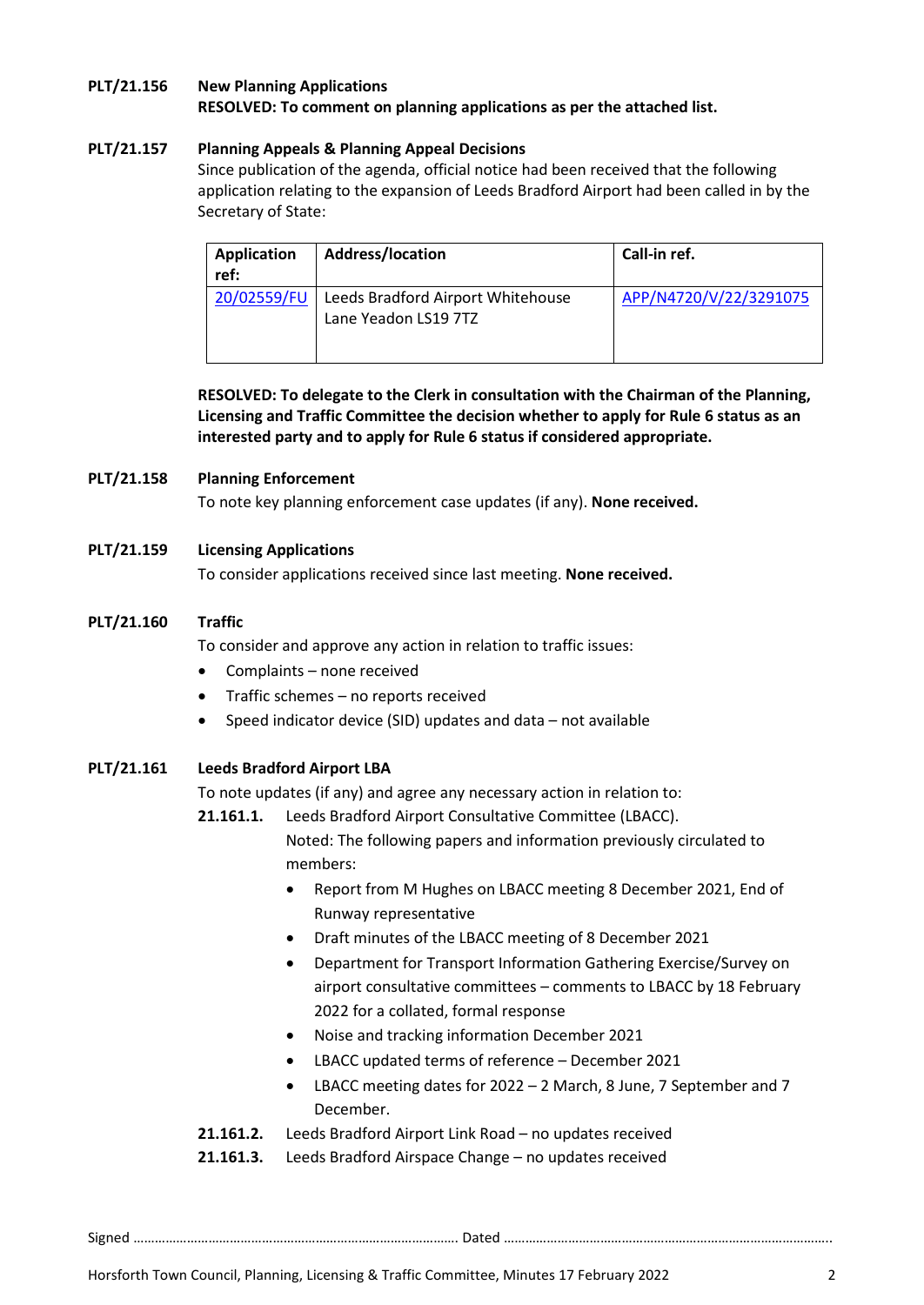## **PLT/21.162 Neighbourhood Plan.**

- **RESOLVED: To ratify the recommendation of the PLT Advisory Group and approve the training proposal with a budget of £900+VAT**
- No other updates
- **PLT/21.163 Leeds City Council Core Strategy and Site Allocation Plan.**  No updates received.
- **PLT/21.164 Matters for information.** None
- **PLT/21.165 Items for future agenda.** None
- **PLT/21.166 Date of the next meeting**

Next meeting of the Committee: 17 March 2022. Deadline for agenda items: 7 March 2022. **Noted.** 

The meeting closed at 7:53pm

*Distribution: Cllrs J Arbuckle, C Calvert, J Garvani, C Glover, R Hardcastle, E Hyndes, R Jones, T Stones, M Townsley*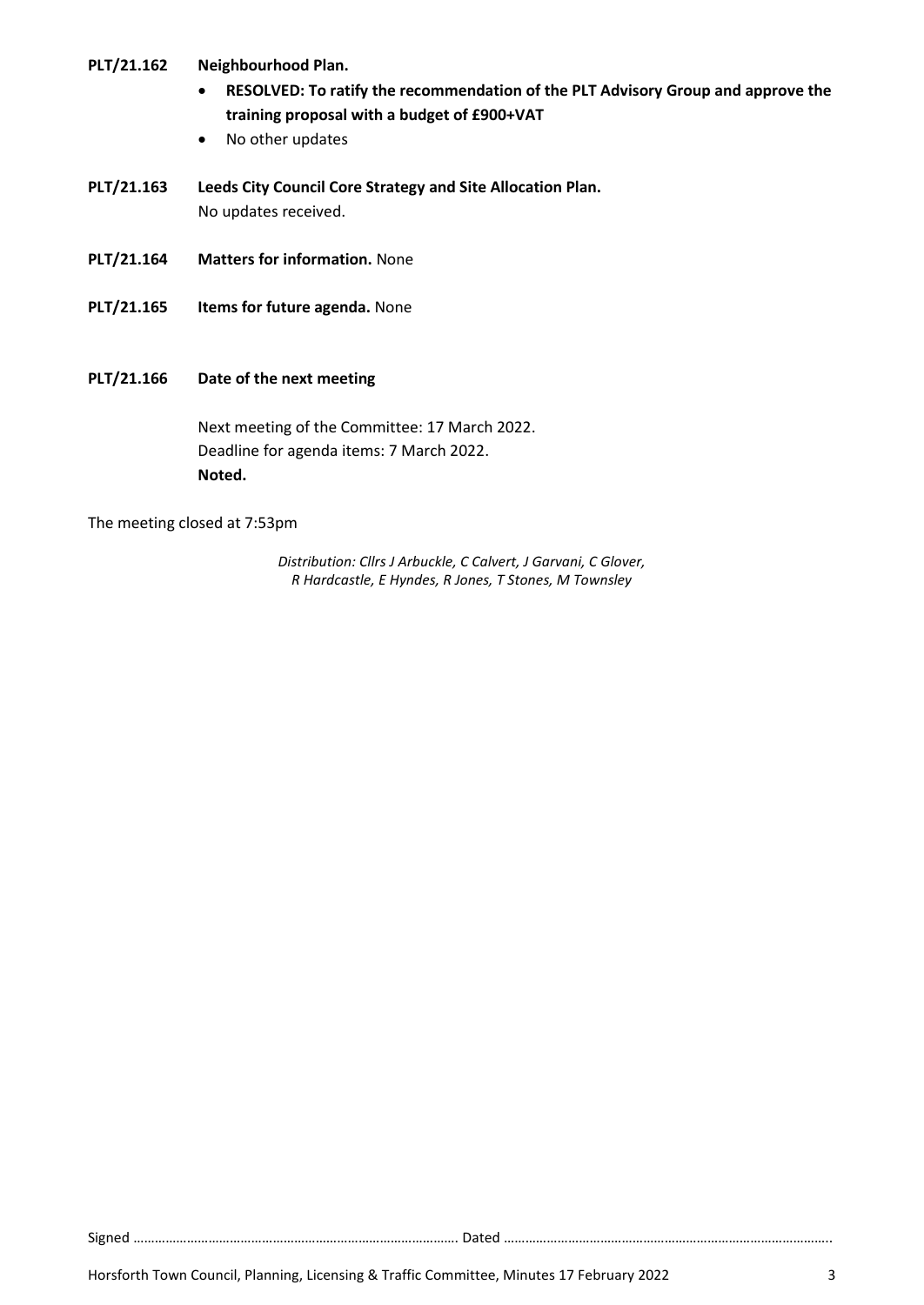| <b>Application</b> | <b>Address/Location</b>                                                | <b>Details</b>                                                                                                                                                                                                                                                                                                                                                      | <b>Comments</b>                                                                                                                                                                                              |
|--------------------|------------------------------------------------------------------------|---------------------------------------------------------------------------------------------------------------------------------------------------------------------------------------------------------------------------------------------------------------------------------------------------------------------------------------------------------------------|--------------------------------------------------------------------------------------------------------------------------------------------------------------------------------------------------------------|
| No.                |                                                                        |                                                                                                                                                                                                                                                                                                                                                                     |                                                                                                                                                                                                              |
| 21/09884/FU        | 18 Newlay Grove<br><b>Horsforth Leeds LS18</b><br>4LH                  | Conversion of loft to habitable<br>room with four roof lights to front                                                                                                                                                                                                                                                                                              | Horsforth Town Council<br>neither supports nor<br>objects to this<br>application.                                                                                                                            |
| 22/00315/FU        | <b>Bridge House Outwood</b><br>Lane Horsforth Leeds<br><b>LS18 4UP</b> | Conversion and alteration of offices<br>to 44 residential flats (Use Class C3)<br>including the addition of a single<br>additional storey and demolition<br>and redevelopment of existing<br>depot (B8) on site; means of access;<br>improvements to facade of existing<br>building and provision of car<br>parking and landscaping, including<br>Public Open Space | Objection<br>Horsforth Town Council<br>objects to the<br>application on the basis<br>that the proposed<br>development needs<br>scaling back and the<br>number of parking<br>spaces needs to be<br>maximised. |
| 22/00321/FU        | 39 Scotland Way<br>Horsforth Leeds LS18<br>5SQ                         | Alterations including conversion of<br>garage to habitable room<br>incorporating new roof and side<br>window to porch                                                                                                                                                                                                                                               | <b>Horsforth Town Council</b><br>neither supports nor<br>objects to this<br>application.                                                                                                                     |
| 22/00347/LI        | 129 Town Street<br>Horsforth Leeds LS18<br>5BL                         | Listed building application for single<br>storey rear extension; replacement<br>windows; installation of rooflight<br>and alterations including demolition<br>of attached garage                                                                                                                                                                                    | Objection.<br>Horsforth Town Council<br>objects to the<br>application as the<br>removal of the garage<br>will mean a loss of<br>dedicated parking for<br>the property and lead to<br>parking on the street.  |
| 22/00349/FU        | 14 Victoria Gardens<br>Horsforth Leeds LS18<br>4PH                     | Part two storey, part single storey<br>rear extension.                                                                                                                                                                                                                                                                                                              | Horsforth Town Council<br>neither supports nor<br>objects to this<br>application.                                                                                                                            |
| 22/00362/FU        | 24 Woodside Park Drive<br>Horsforth Leeds LS18<br>4TG                  | Conversion of garage in to habitable<br>accommodation                                                                                                                                                                                                                                                                                                               | Horsforth Town Council<br>neither supports nor<br>objects to this<br>application.                                                                                                                            |
| 22/00393/FU        | 20 Arran Drive<br>Horsforth Leeds LS18<br>5SW                          | Alterations including raised ridge<br>height to form first floor, with<br>rooflights and feature glazing to<br>rear; single storey front, rear and<br>side extensions with rooflights;<br>conversion of garage to habitable<br>room                                                                                                                                 | Horsforth Town Council<br>neither supports nor<br>objects to this<br>application.                                                                                                                            |

Signed ………………………………………………………………………………. Dated ………………………………………………………………………………..